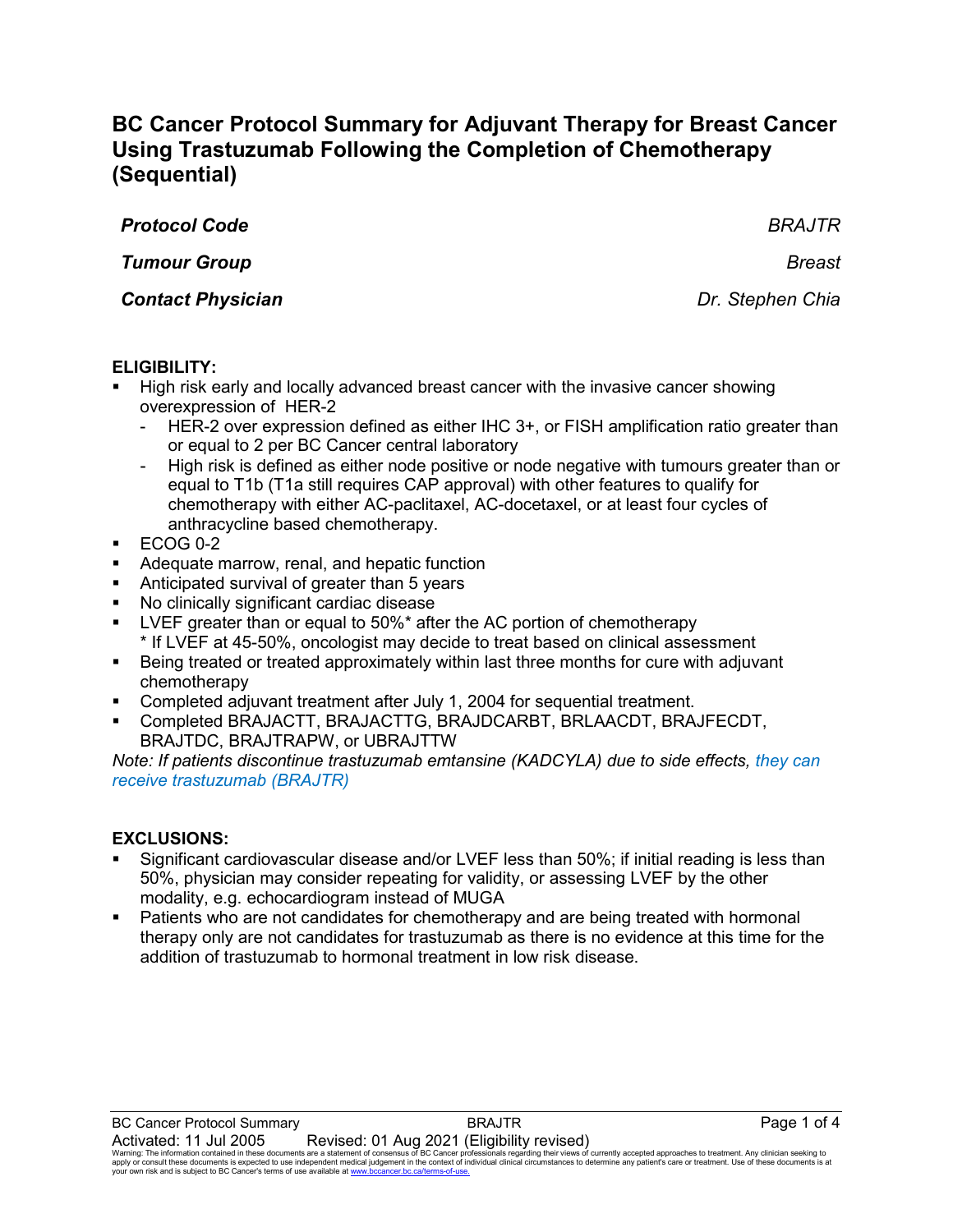# **TESTS:**

- **Baseline: CBC & diff, platelets**
- MUGA scan or echocardiogram: prior to first treatment with trastuzumab and every 3-4 months during the treatment per the discretion of the treating physician. The maximum time between cardiac monitoring should be 4 month (see dose modification #1 for adjustment of trastuzumab based on changes in LVEF)
- **Prior to second treatment with trastuzumab and every 12 weeks from the onset of** treatment (to coincide with MUGA scan or echocardiogram): CBC & diff, platelets (optional and only if indicated)
- Weight: at baseline and every scheduled physician's visit.

If clinically indicated at anytime: cardiac function, creatinine, bilirubin, GGT, ALT, LDH, Alk Phos

# **PREMEDICATIONS:**

Not usually required for trastuzumab

# **TREATMENT:**

### **Cycle 1 only (NEW patients ONLY – Omit for patients continuing single-agent trastuzumab following a trastuzumab-containing chemotherapy regimen)**

| Drug        | <b>Dose</b> | <b>BC Cancer Administration Guideline</b>                                |  |
|-------------|-------------|--------------------------------------------------------------------------|--|
| trastuzumab | 8 mg/kg     | IV in 250 mL NS over 1 hour 30 min<br>Observe for 1 hour post-infusion** |  |

#### **Cycle 2 and subsequent cycles (For patients who have just completed a trastuzumabcontaining chemotherapy regimen)**

| Drug        | <b>Dose</b> | <b>BC Cancer Administration Guideline</b>                                                                                                                                                                              |
|-------------|-------------|------------------------------------------------------------------------------------------------------------------------------------------------------------------------------------------------------------------------|
| trastuzumab | 6 mg/kg     | IV in 250 mL NS over 1 hour on the second dose.<br>Observe for 30 minutes post infusion.**<br>• IV in 250 mL NS over 30 min on all subsequent<br>doses if no adverse reactions. Observe for 30 min<br>post infusion.** |

\*\* Observation period not required after 3 consecutive treatments with no reaction

New Patients: Repeat every 21 days x 17 cycles

- BRAJDCARBT 11 single-agent trastuzumab treatments
- BRAJACTT, BRAJACTTG, BRLAACDT, BRAJTDC 13 single-agent trastuzumab treatments
- <span id="page-1-0"></span>BRAJFECDT – 14 single-agent trastuzumab treatments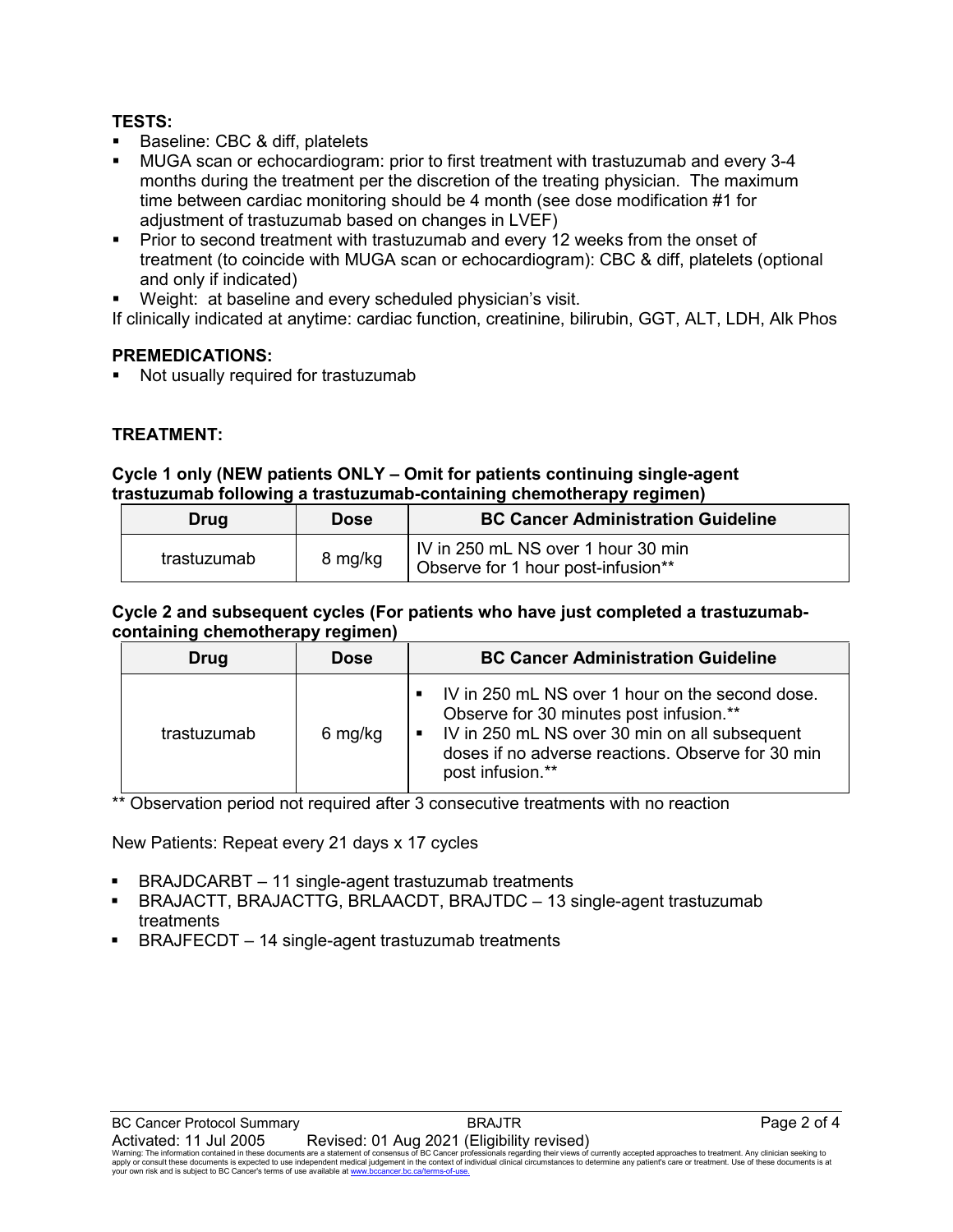# **Radiation:**

For patients with indications for radiation, the radiation treatment should be given at the usual time after the completion of the chemotherapy with the trastuzumab continued during the radiation therapy. There has been no increased toxicity reported in the clinical trials at this time, but there is no long term data; therefore, patients should be monitored. There have been no studies of concurrent trastuzumab and internal mammary node radiation, so it is unclear at this time whether there would be an enhanced risk of cardiotoxicity. If there is an anticipated need for internal mammary node radiation, it may be helpful to discuss the overall treatment program and timing with the treating radiation oncologist at the outset of chemotherapy.

# **DOSE MODIFICATIONS:**

# **1. Cardiac Dysfunction**

| <b>Relationship of</b><br><b>LVEF to LLN</b>   | <b>Absolute</b><br><b>Decrease</b><br>Of less than 10<br>points from<br>baseline | <b>Absolute</b><br><b>Decrease</b><br>Of 10 -15 points<br>from baseline | <b>Absolute</b><br><b>Decrease</b><br>Of greater than or<br>equal to 16 points<br>from baseline |
|------------------------------------------------|----------------------------------------------------------------------------------|-------------------------------------------------------------------------|-------------------------------------------------------------------------------------------------|
| <b>Within Normal Limits</b>                    | Continue                                                                         | Continue                                                                | Hold *                                                                                          |
| 1-5 points below LLN                           | Continue                                                                         | Hold *                                                                  | Hold *                                                                                          |
| greater than or equal<br>to 6 points below LLN | Continue <sup>*</sup>                                                            | Hold *                                                                  | Hold *                                                                                          |

### **Asymptomatic Patients – Trastuzumab continuation based on serial LVEFs**

- \*Repeat LVEF assessment after 3-4 weeks, consider cardiac assessment
- If criteria for continuation are met resume trastuzumab
- If 2 consecutive holds or a total of 3 holds occur, discontinue trastuzumab

# **Symptomatic Patients**

 Symptomatic patients with evidence of cardiac dysfunction should have trastuzumab discontinued

For evidence of cardiac dysfunction likely related to trastuzumab and/or chemotherapy protocols, consider consulting a cardiologist, or review the following reference: Mackey JR, et al. Cardiac management during adjuvant trastuzumab therapy: recommendations of the Canadian Trastuzumab Working Group. Curr Oncol 2008;15(1): 24- 31.

# **2. Weight**

Weight will be measured at each scheduled physician's visit. Dose changes based on weight will be made at this time unless the patient reports a significant weight change between physician visits.

# **3. Treatment Interruptions**

If an interruption in treatment of greater than 6 weeks occurs (ie more than 6 weeks has elapsed since the last treatment was given), occurs, consider repeating the loading dose of 8 mg/kg, and then resume usual dosing.